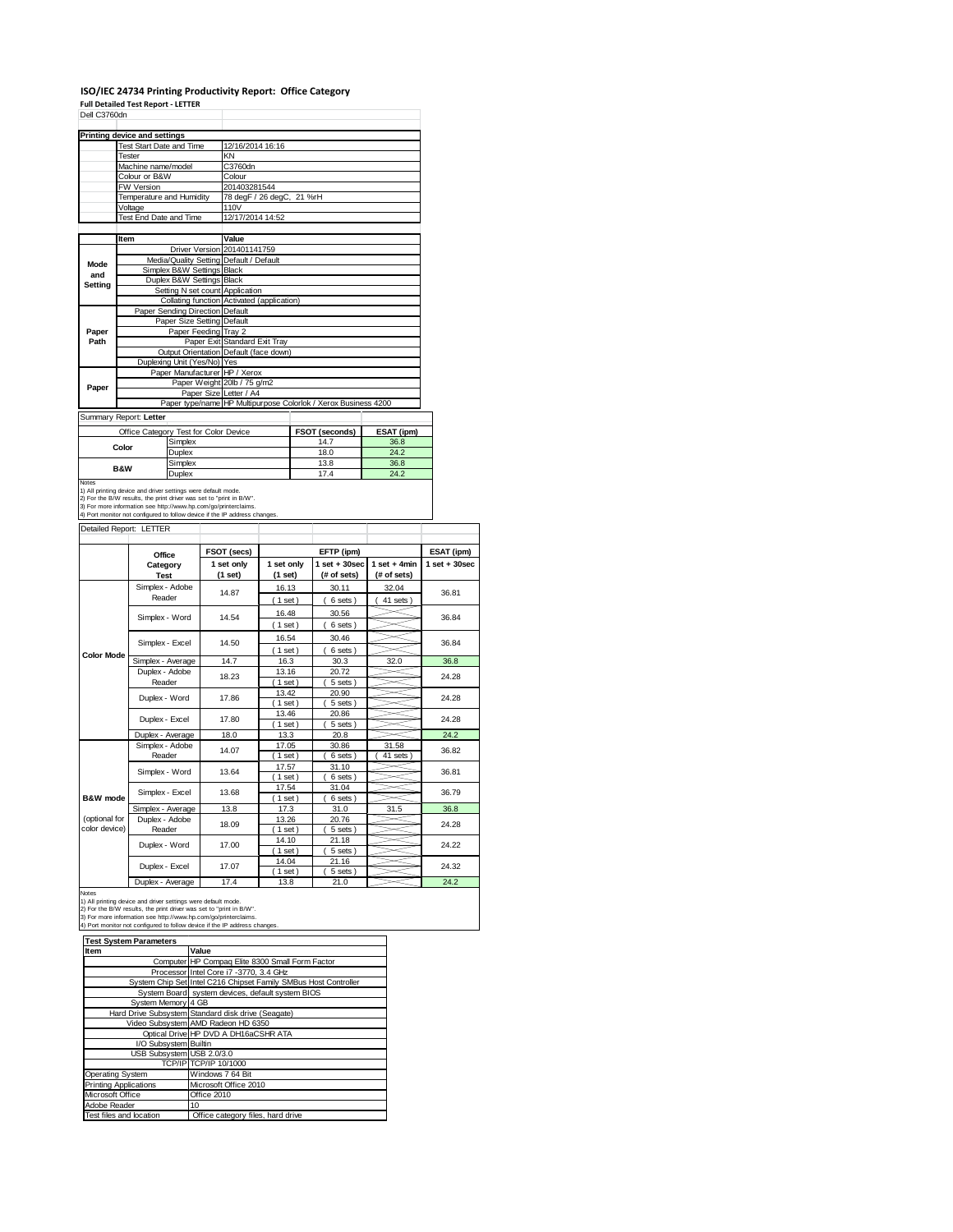# **ISO/IEC 24734 Printing Productivity Report: Office Category Full Detailed Test Report ‐ A4** Dell C3760dn

| Dell C37600N |                                         |                                                                |
|--------------|-----------------------------------------|----------------------------------------------------------------|
|              | <b>Printing device and settings</b>     |                                                                |
|              | Test Start Date and Time                | 12/16/2014 16:16                                               |
|              | Tester                                  | KN                                                             |
|              | Machine name/model                      | C3760dn                                                        |
|              | Colour or B&W                           | Colour                                                         |
|              | <b>FW Version</b>                       | 201403281544                                                   |
|              | Temperature and Humidity                | 78 degF / 26 degC, 21 %rH                                      |
|              | Voltage                                 | 110V                                                           |
|              | Test End Date and Time                  | 12/17/2014 14:52                                               |
|              |                                         |                                                                |
|              | Item                                    | Value                                                          |
|              |                                         | Driver Version 201401141759                                    |
| Mode         | Media/Quality Setting Default / Default |                                                                |
| and          | Simplex B&W Settings Black              |                                                                |
|              | Duplex B&W Settings Black               |                                                                |
| Setting      | Setting N set count Application         |                                                                |
|              |                                         | Collating function Activated (application)                     |
|              | Paper Sending Direction Default         |                                                                |
|              | Paper Size Setting Default              |                                                                |
| Paper        | Paper Feeding Tray 2                    |                                                                |
| Path         |                                         | Paper Exit Standard Exit Tray                                  |
|              |                                         | Output Orientation Default (face down)                         |
|              | Duplexing Unit (Yes/No) Yes             |                                                                |
|              | Paper Manufacturer HP / Xerox           |                                                                |
| Paper        |                                         | Paper Weight 20lb / 75 g/m2                                    |
|              | Paper Size Letter / A4                  |                                                                |
|              |                                         | Paper type/name HP Multipurpose Colorlok / Xerox Business 4200 |
|              | Summary Report: A4                      |                                                                |
|              |                                         |                                                                |

Summary Report: **A4**

|                                                                            | Office Category Test for Color Device                               | <b>FSOT (seconds)</b> | ESAT (ipm) |  |  |  |
|----------------------------------------------------------------------------|---------------------------------------------------------------------|-----------------------|------------|--|--|--|
| Colour                                                                     | Simplex                                                             | 15.0                  | 35.0       |  |  |  |
|                                                                            | Duplex                                                              | 18.4                  | 22.6       |  |  |  |
|                                                                            | Simplex                                                             | 14.2                  | 35.0       |  |  |  |
| <b>B&amp;W</b>                                                             | Duplex                                                              | 17.8                  | 23.4       |  |  |  |
| <b>Notes</b>                                                               |                                                                     |                       |            |  |  |  |
|                                                                            | 1) All printing device and driver settings were default mode.       |                       |            |  |  |  |
|                                                                            | 2) For the B/W results, the print driver was set to "print in B/W". |                       |            |  |  |  |
| 3) For more information see http://www.hp.com/go/printerclaims.            |                                                                     |                       |            |  |  |  |
| 4) Port monitor not configured to follow device if the IP address changes. |                                                                     |                       |            |  |  |  |

| Detailed Report: A4            |                           |                       |                       |                                  |                               |                   |
|--------------------------------|---------------------------|-----------------------|-----------------------|----------------------------------|-------------------------------|-------------------|
|                                | Office                    | FSOT (secs)           |                       | EFTP (ipm)                       |                               | ESAT (ipm)        |
|                                | Category<br><b>Test</b>   | 1 set only<br>(1 set) | 1 set only<br>(1 set) | $1$ set $+30$ sec<br>(# of sets) | $1$ set + 4min<br>(# of sets) | $1$ set $+30$ sec |
|                                | Simplex - Adobe<br>Reader | 15.14                 | 15.85<br>$1$ set)     | 29.08<br>6 sets)                 | 30.27<br>38 sets)             | 35.01             |
|                                | Simplex - Word            | 14.86                 | 16.14<br>$1$ set)     | 29.33<br>6 sets)                 |                               | 35.04             |
| Colour<br>Mode                 | Simplex - Excel           | 14.95                 | 16.05<br>$1$ set)     | 29.33<br>6 sets)                 |                               | 35.09             |
|                                | Simplex - Average         | 15.0                  | 16.0                  | 29.2                             | 30.2                          | 35.0              |
|                                | Duplex - Adobe<br>Reader  | 18.57                 | 12.92<br>$1$ set)     | 18.48<br>5 sets)                 |                               | 20.98             |
|                                | Duplex - Word             | 18.20                 | 13.16<br>$1$ set)     | 20.30<br>5 sets)                 |                               | 23.50             |
|                                | Duplex - Excel            | 18.18                 | 13.18<br>$1$ set)     | 20.28<br>5 sets                  |                               | 23.50             |
|                                | Duplex - Average          | 18.4                  | 13.0                  | 19.6                             |                               | 22.6              |
|                                | Simplex - Adobe<br>Reader | 14.41                 | 16.64<br>$1$ set)     | 29.60<br>6 sets)                 | 30.15<br>39 sets              | 35.04             |
|                                | Simplex - Word            | 13.95                 | 17.18<br>$1$ set)     | 29.85<br>6 sets)                 |                               | 35.04             |
| B&W mode                       | Simplex - Excel           | 13.96                 | 17.18<br>$1$ set)     | 29.79<br>6 sets)                 |                               | 35.04             |
|                                | Simplex - Average         | 14.2                  | 17.0                  | 29.7                             | 30.1                          | 35.0              |
| (optional for<br>color device) | Duplex - Adobe<br>Reader  | 18.41                 | 13.02<br>$1$ set)     | 20.20<br>5 sets)                 |                               | 23.50             |
|                                | Duplex - Word             | 17.36                 | 13.80<br>$1$ set)     | 20.60<br>5 sets)                 |                               | 23.48             |
|                                | Duplex - Excel            | 17.39                 | 13.78<br>$1$ set)     | 20.58<br>5 sets                  |                               | 23.50             |
|                                | Donation of               | $-1$                  | $\sim$ $-$            | $\sim$ $\sim$                    |                               | $\sim$ $\sim$     |

Duplex - Average 17.8 13.5 20.4 23.4<br>
1) All printing device and driver settings were default mode.<br>
2) For the B/W results, the print driver was set to "print in B/W".<br>
3) For more information see http://www.hp.com/go/pr

| <b>Test System Parameters</b> |                                                                 |  |  |  |
|-------------------------------|-----------------------------------------------------------------|--|--|--|
| Item                          | Value                                                           |  |  |  |
|                               | Computer HP Compaq Elite 8300 Small Form Factor                 |  |  |  |
|                               | Processor Intel Core i7 -3770, 3.4 GHz                          |  |  |  |
|                               | System Chip Set Intel C216 Chipset Family SMBus Host Controller |  |  |  |
|                               | System Board system devices, default system BIOS                |  |  |  |
| System Memory 4 GB            |                                                                 |  |  |  |
|                               | Hard Drive Subsystem Standard disk drive (Seagate)              |  |  |  |
|                               | Video Subsystem AMD Radeon HD 6350                              |  |  |  |
|                               | Optical Drive HP DVD A DH16aCSHR ATA                            |  |  |  |
| I/O Subsystem Builtin         |                                                                 |  |  |  |
| USB Subsystem USB 2.0/3.0     |                                                                 |  |  |  |
|                               | TCP/IP TCP/IP 10/1000                                           |  |  |  |
| Operating System              | Windows 7 64 Bit                                                |  |  |  |
| <b>Printing Applications</b>  | Microsoft Office 2010                                           |  |  |  |
| Microsoft Office              | Office 2010                                                     |  |  |  |
| Adobe Reader                  | 10                                                              |  |  |  |
| Test files and location       | Office category files, hard drive                               |  |  |  |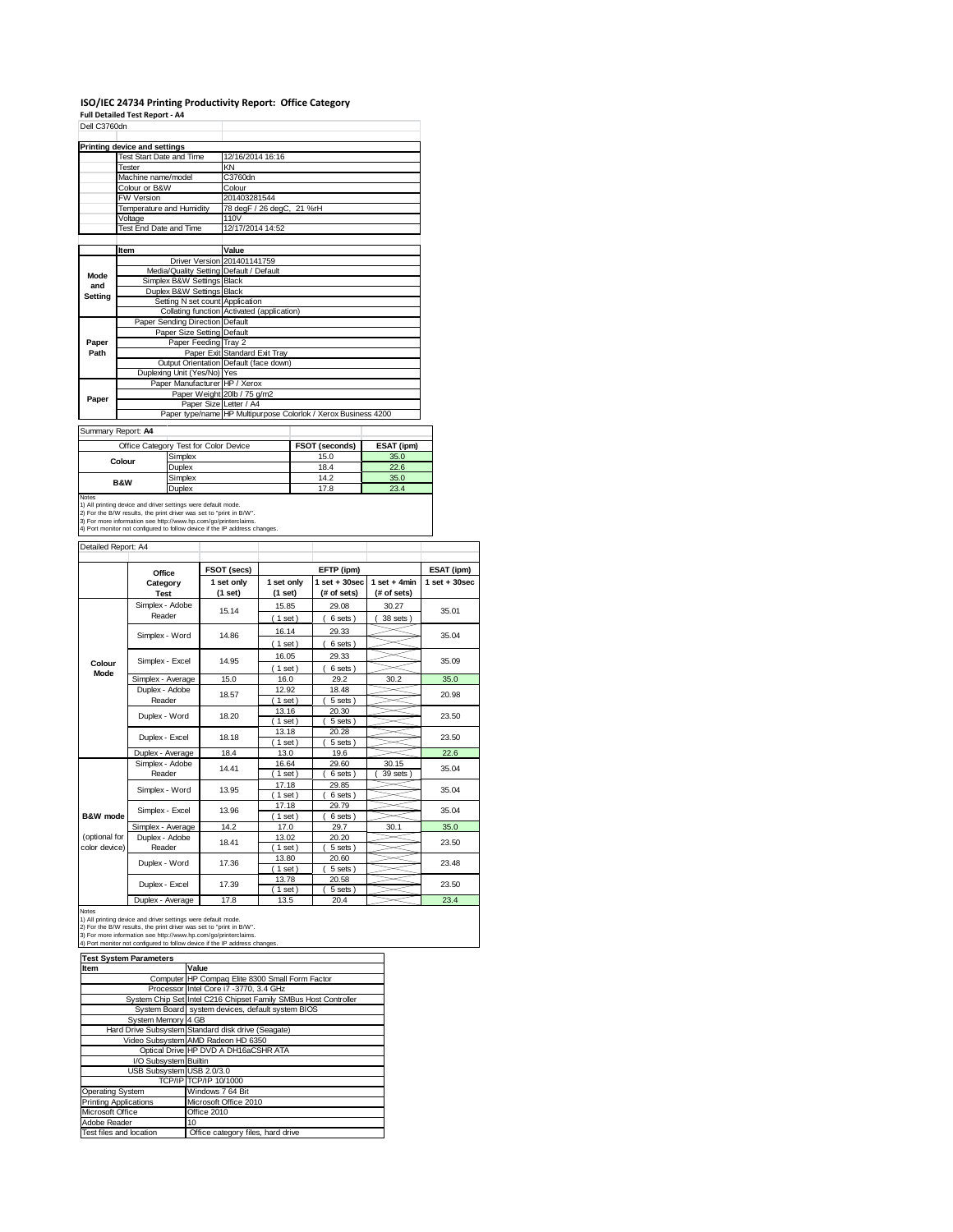#### **ISO/IEC 17629 First Print Out Time Report: Office Category Full Detailed Test Report ‐ LETTER**

| Dell C3760dn           |                              |                                                           |  |  |
|------------------------|------------------------------|-----------------------------------------------------------|--|--|
|                        | Printing device and settings |                                                           |  |  |
|                        | Test Start Date and Time     | 12/10/2014 9:43                                           |  |  |
|                        | Tester                       | KN                                                        |  |  |
|                        | Machine name/model           | C3760dn                                                   |  |  |
|                        | Colour or B&W                | Colour                                                    |  |  |
|                        | Configuration (options)      | Default                                                   |  |  |
|                        | Controller                   | Not Specified                                             |  |  |
|                        | Printing device page count   | 5134                                                      |  |  |
|                        | Printing supplies page count | Not Specified                                             |  |  |
|                        | Temperature and Humidity     | 76 degF / 25 degC, 24 %rH                                 |  |  |
| Voltage                |                              | 110V                                                      |  |  |
| Test End Date and Time |                              | 1/13/2015 17:44                                           |  |  |
|                        |                              |                                                           |  |  |
|                        | Item                         | Value                                                     |  |  |
| Mode                   | PDL and driver version       | PCL6 201401141759                                         |  |  |
| and                    | Print Quality mode           | default                                                   |  |  |
| Setting                | <b>B&amp;W</b> settings      | Black                                                     |  |  |
|                        | Paper feed orientation       | Short Edge                                                |  |  |
| Paper                  | Paper type setting           | default                                                   |  |  |
|                        | Paper feeding                | Standard cassette                                         |  |  |
|                        | Paper exit                   | Standard exit tray                                        |  |  |
| Paper Path             | Output orientation           | default (face up or face down)                            |  |  |
|                        |                              | ISO First Parkeongruptime SummarySR&hEdge Office Category |  |  |

#### Summary Report: **Letter** Τ

|                |         | FPOT from Ready (seconds) |
|----------------|---------|---------------------------|
| Color          | Simplex | 9.4                       |
|                | Duplex  | 12.9                      |
| <b>B&amp;W</b> | Simplex | 8.6                       |
|                | Junlex  | 12.3                      |

**Duplex** 12.3<br>
12.3<br>
1) All printing device and driver settings were default mode.<br>
2) For the BAV results, the print drive was set to "print in BAV".<br>
3) For more information see http://www.hp.com/go/printerclaims.<br>
4) Po

|                                |                                                                                                                                                                                                                                                                                                                                                       | ISO First Page Out Time Report: Office Category |                    |                              |                      |                   |
|--------------------------------|-------------------------------------------------------------------------------------------------------------------------------------------------------------------------------------------------------------------------------------------------------------------------------------------------------------------------------------------------------|-------------------------------------------------|--------------------|------------------------------|----------------------|-------------------|
| <b>Detailed Report: LETTER</b> |                                                                                                                                                                                                                                                                                                                                                       |                                                 |                    |                              |                      |                   |
|                                |                                                                                                                                                                                                                                                                                                                                                       | Word<br>(seconds)                               | Excel<br>(seconds) | Adobe<br>Reader<br>(seconds) | Average<br>(seconds) | <b>Delay Time</b> |
|                                | FPOT from Ready - Simplex                                                                                                                                                                                                                                                                                                                             | 9.27                                            | 9.42               | 9.61                         | 9.44                 | 8 Seconds         |
|                                | FPOT from Ready - Duplex                                                                                                                                                                                                                                                                                                                              | 12.68                                           | 12.80              | 13.09                        | 12.86                | 8 Seconds         |
| <b>Color Mode</b>              | FPOT from Sleep - Simplex                                                                                                                                                                                                                                                                                                                             |                                                 |                    | 23.30                        |                      |                   |
|                                | Recovery Time                                                                                                                                                                                                                                                                                                                                         |                                                 |                    | 13.7                         |                      |                   |
|                                | FPOT from Off - Simplex                                                                                                                                                                                                                                                                                                                               |                                                 |                    | 35.54                        |                      |                   |
|                                | Warm-up Time                                                                                                                                                                                                                                                                                                                                          |                                                 |                    | 25.93                        |                      |                   |
|                                | FPOT from Ready - Simplex                                                                                                                                                                                                                                                                                                                             | 8.43                                            | 8.63               | 8.81                         | 8.63                 | 8 Seconds         |
|                                | FPOT from Ready - Duplex                                                                                                                                                                                                                                                                                                                              | 11.83                                           | 11.96              | 12.95                        | 12.25                | 8 Seconds         |
| <b>B&amp;W Mode</b>            | FPOT from Sleep - Simplex                                                                                                                                                                                                                                                                                                                             |                                                 |                    | 22.24                        |                      |                   |
|                                | Recovery Time                                                                                                                                                                                                                                                                                                                                         |                                                 |                    | 13.4                         |                      |                   |
|                                | FPOT from Off - Simplex                                                                                                                                                                                                                                                                                                                               |                                                 |                    | 36.81                        |                      |                   |
|                                | Warm-up Time                                                                                                                                                                                                                                                                                                                                          |                                                 |                    | 28.00                        |                      |                   |
| Notes                          | 1) All printing device and driver settings were default mode.<br>2) For the B/W results, the print driver was set to "print in B/W".<br>3) For more information see http://www.hp.com/go/printerclaims.<br>4) Port monitor not configured to follow device if the IP address changes.<br>5) Page counts were collected after completion of the tests. |                                                 |                    |                              |                      |                   |

|                                  | <b>Test System Parameters</b> |                                                       |  |  |
|----------------------------------|-------------------------------|-------------------------------------------------------|--|--|
|                                  | <b>Item</b>                   | Value                                                 |  |  |
|                                  | Computer                      | HP Compaq Elite 8300 Small Form Factor                |  |  |
|                                  | Processor                     | Intel Core i7 -3770, 3.4 GHz                          |  |  |
|                                  | <b>System Chip Set</b>        | Intel C216 Chipset Family SMBus Host Controller       |  |  |
|                                  | System Board                  | system devices, default system BIOS                   |  |  |
| Test                             | <b>System Memory</b>          | 4 GB                                                  |  |  |
| System                           | Hard Drive Subsystem          | Standard disk drive (Seagate)                         |  |  |
|                                  | Video Subsystem               | AMD Radeon HD 6350                                    |  |  |
|                                  | Optical Drive                 | HP DVD A DH16aCSHR ATA                                |  |  |
|                                  | I/O Subsystem                 | Builtin                                               |  |  |
|                                  | <b>USB Subsystem</b>          | USB 2.0/3.0                                           |  |  |
| Printina<br>Device<br>Connection | TCP/IP                        | 10/1000                                               |  |  |
|                                  | Operating System              | Windows 7 Business/Ultimate, 64 bit, Build 7601, SP 1 |  |  |
|                                  | <b>Printing Applications</b>  | Microsoft Office 2010 SP2                             |  |  |
| Software                         |                               | Adobe Reader 10.1.4                                   |  |  |
|                                  | <b>Print Driver</b>           | 201401141759                                          |  |  |
|                                  | Test files and location       | Office category files, hard drive                     |  |  |